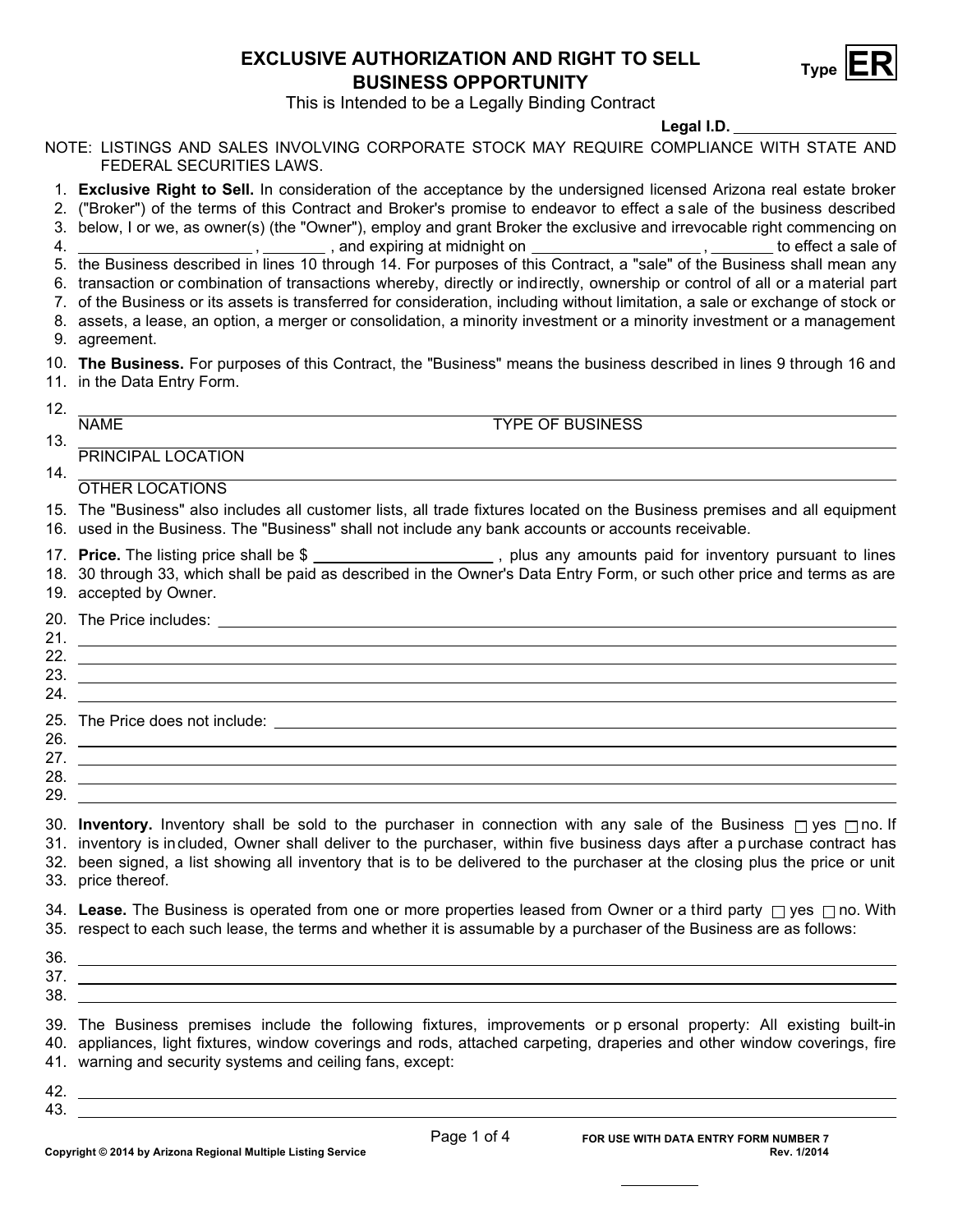## 44. **Leased Equipment:** The following leased equipment shall be transferred to the extent consent is given by the

- 45. appropriate lessors:
- 
- 46. 47. The following leased equipment is excluded: 48.
- 49.

50. **Sign.** Broker is authorized to place Broker's "For Sale" and "Sold" signs, as appropriate, on the Business premises 51. ⊟ yes ⊟ no.

- 52. **Additional Terms.**
- 53. 54.
- 55. **Compensation to Broker.** Owner agrees to compensate Broker as follows:
- 56. a. If Broker produces a ready, willing and able purchaser in accordance with this Contract, or if a sale of the Business 57. is made by Owner, through any other broker, or otherwise, during the term of this exclusive listing, for services
- 58. rendered, Owner agrees to pay Broker a commission of
- 59. 60. The same amount of commission shall be payable to Broker if, without the consent of Broker, the Business is withdrawn from this listing or otherwise withdrawn from sale.
- 61. b. If within \_\_\_\_\_\_\_\_\_\_\_ days after the expiration of this Contract, a sale of the Business is made by Owner to any 62. 63. person to whom the Business has been shown by Broker or any agent of Broker, or with whom Broker or any agent of Broker has negotiated concerning the sale of the Business, the same fee shall be payable unless this Contract
- 64. has been renewed or the Business has been relisted on an exclusive basis with another broker.
- 65. c. Owner authorizes Broker to cooperate with other brokers and to divide with other brokers all such compensation in 66. any manner acceptable to Broker.
- 67. d. Owner will instruct the escrow company, if any, to pay all such commissions to Broker as a condition to closing and
- 68. irrevocably assigns Owner's proceeds to Broker at close of escrow to the extent necessary therefor. If completion
- 69. 70. of the sale is prevented by default of Owner, or with the consent of Owner, the entire fee shall be paid directly by Owner. If the earnest deposit is forfeited for any other reason, Owner shall pay a brokerage fee equal to one-half of
- 71. the earnest deposit, provided such payment shall not exceed the full amount of the fee. Nothing in this paragraph
- 72. shall be construed as limited applicable provisions of law relating to when commissions are earned or payable.
- 73. **TERMS ON REVERSE.** THE TERMS AND CONDITIONS ON THE REVERSE SIDE HEREOF PLUS ALL 74. INFORMATION ON THE DATA ENTRY FORM ARE INCORPORATED HEREIN BY REFERENCE.
- 75. **Receipt of Copy.** Broker and Owner acknowledge receipt of a copy of this Contract.
- 76. COMMISSIONS PAYABLE FOR THE SALE, LEASING OR MANAGEMENT OF PROPERTY ARE NOT SET BY ANY
- 77. BOARD OF REA LTORS® OR MULTIP LE LISTING SERVICE OR IN ANY MANNER OTHER THAN BY 78. NEGOTIATION BETWEEN THE BROKER AND THE CLIENT.

| 79. |                                                                                                                             |                                                                                                               |                                                   |         |  |  |  |
|-----|-----------------------------------------------------------------------------------------------------------------------------|---------------------------------------------------------------------------------------------------------------|---------------------------------------------------|---------|--|--|--|
|     | Owner                                                                                                                       | Address                                                                                                       |                                                   | Date    |  |  |  |
| 80. |                                                                                                                             |                                                                                                               |                                                   |         |  |  |  |
|     | Owner                                                                                                                       | City/Zip                                                                                                      |                                                   | Phone   |  |  |  |
|     | 81. In consideration of Owner's representations and promises in this Contract, Broker agrees to endeavor to effect a sale,  |                                                                                                               |                                                   |         |  |  |  |
|     | 82. exchange, or option in accordance with this Contract and further agrees to file this listing for publication by a local |                                                                                                               |                                                   |         |  |  |  |
|     | 83. Board of REALTORS® and dissemination to the Users of ARMLS.                                                             |                                                                                                               |                                                   |         |  |  |  |
| 84. |                                                                                                                             |                                                                                                               |                                                   |         |  |  |  |
|     | <b>Listing Office</b>                                                                                                       |                                                                                                               | By (Signature)                                    |         |  |  |  |
|     | 85. Accepted by:                                                                                                            |                                                                                                               | Date:                                             |         |  |  |  |
|     |                                                                                                                             | <b>Broker</b>                                                                                                 |                                                   |         |  |  |  |
|     |                                                                                                                             | 86. Broker's File/Log No. __________________Manager's Initials ________Broker's Initials ________Date: ______ |                                                   |         |  |  |  |
|     | NO REPRESENTATION IS MADE AS TO THE                                                                                         | CONSEQUENCES THEREOF. IF YOU DESIRE LEGAL OR TAX ADVICE. CONSULT YOUR ATTORNEY OR TAX ADVISOR.                | LEGAL VALIDITY OR ADEQUACY OF ANY PROVISION OR    | THE TAX |  |  |  |
|     |                                                                                                                             |                                                                                                               | Page 2 of 4 FOR USE WITH DATA ENTRY FORM NUMBER 7 |         |  |  |  |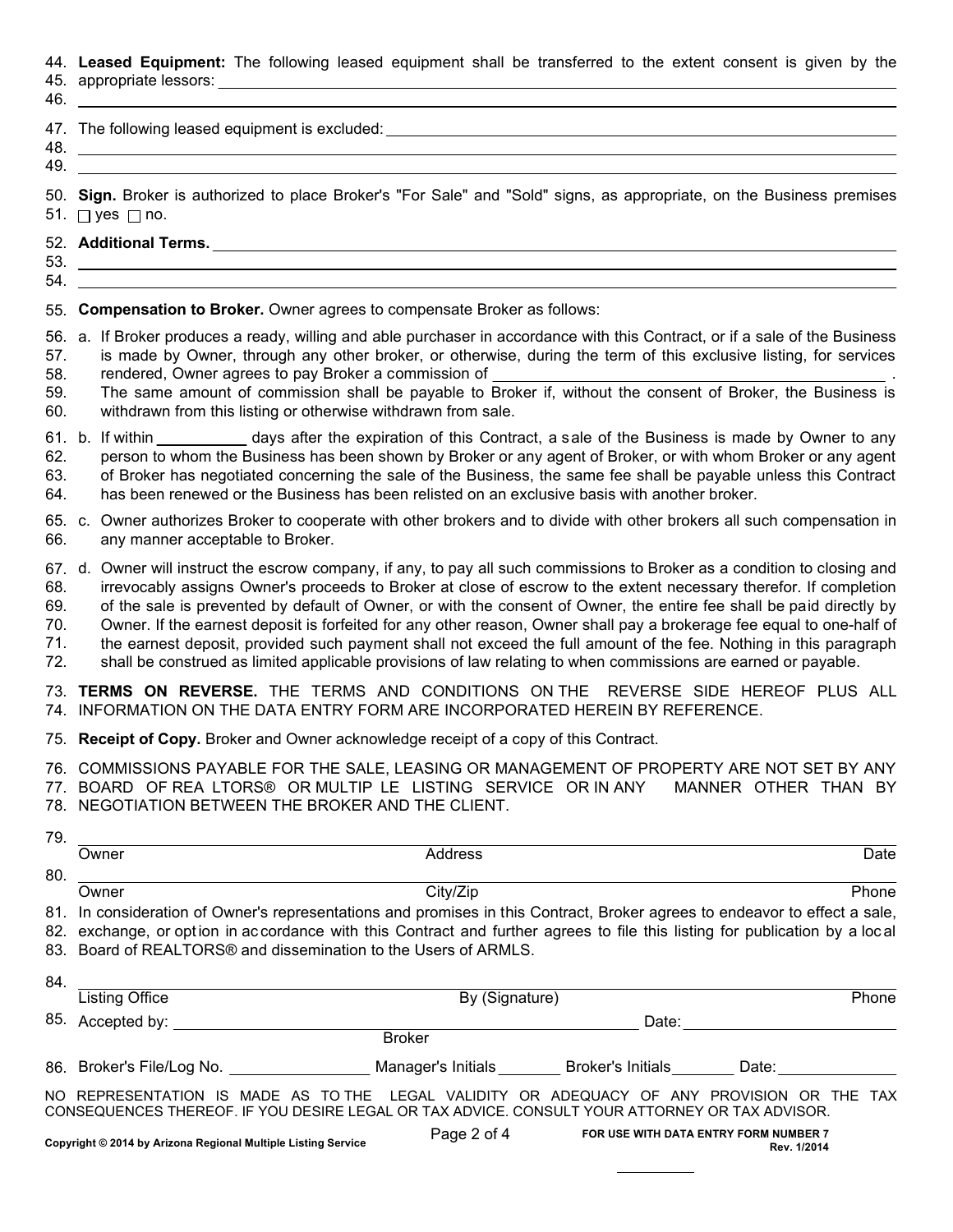87. **Multiple Listing Service.** Broker is a member of a local Board of REALTORS®, which is a member of ARMLS. This

88. listing information will be provided to ARMLS to be published and disseminated to its Users. Broker is authorized to

89. offer subagency and to appoint subagents and to report the sale, exchange, option or rental of the Business, and its

90. price, terms and financing, to a local Board of REALTORS® for dissemination to and use by authorized ARMLS Users

91. and to the public.

92. **Role of Broker.** Owner acknowledges that Broker is not responsible for the management or condition of the Business 93. or the management, maintenance, upkeep or repair of any real property on which the Business is operated unless a

94. separate business or property management agreement is executed.

95. **Title.** Owner agrees to furnish marketable title by warranty deed and an Owner's policy of title insurance in the full 96. amount of the purchase or any real property which is sold in connection with any transaction covered by this Contract.

97. **Cooperation by Owner.** Owner agrees to make available to Broker and prospective purchasers all data, records and 98. documents pertaining to the Business, to allow Broker, and any other broker who is a subagent of Broker to show the 99. Business at reasonable times and upon reasonable notice and to commit no act which might tend to obstruct Broker's 100. performance hereunder. Owner shall not deal directly with any prospective purchaser of the Business during the term 101. of this contract and shall refer all prospective purchasers to Broker during the term hereof. Owner agrees to cooperate 102. with Broker on any offers to purchase the Business. Owner also authorizes Broker to permit a broker who is a buyer's 103. agent to show the Business at such times and on such terms as are acceptable to Owner or Broker.

104. **Warranties by Owner.** Owner represents and warrants, as follows:

- 105. a. Owner is the Owner of all or a controlling interest in the Business and has full authority to execute this Contract.
- 106. b. All information, representations and warranties in t his Contract, including the Data Entry Form relating to the 107. 108. 109. Business, or otherwise provided by Owner to Broker or any purchaser or prospective purchaser of the Business are, or will be at the time m ade, and shall be at the closing, true and complete. Owner agrees to notify Broker promptly if there is any material change in such information or the accuracy if any representation of warranty during
- 110. the term of this Contract.

111. c. The financial statements for the Business which have been presented to Broker are true, correct and complete;

112. since the date of such financial statements, there have been no changes in the assets, financial condition or

- 113. operations of the Business except changes in the ordinary course of business, which in the aggregate have not
- 114. been materially adverse; the Business and the assets are free from any liens or encumbrances except as set forth
- 115. in such financial statements.
- 116. d. No litigation, arbitration or action relating to the Business or any of its assets is pending or to the knowledge of 117. 118. Owner threatened by or on behalf of any governmental entity or private person or entity, and there are no facts that would reasonably give rise to any such proceeding.

119. e. 120. 121. Except as otherwise provided in this Contract, Owner shall maintain and operate the Business so that, at the earlier of possession or t he closing of the transaction covered by this Contract, the Business shall be at least in substantially the same condition as on the effective date of this Contract, except for inventory, which shall be

122. 123. handled as described in lines 30 through 33. In that regard, Owner shall use his best efforts to preserve good relationships with employees, suppliers and customers of the Business and with others having business

124. relationships with it. Pr ior to th e closing of the transaction covered by th is Contract, Owner shall grant the

125. 126. purchaser or purchaser's representatives reasonable access to enter and inspect the Business and the Business premises.

- 127. f. All income, sales, payroll, social security, unemployment and other taxes relating to the Business have been paid 128. or accrued on the financial statements described in lines 113 through 117.
- 129. g. Owner will disclose to any potential purchaser all material facts known to him concerning the Business.

130. **Indemnification.** Owner agrees to indemnify and hold Broker, all B oards of REALTORS®, ARMLS, and all other

131. cooperating brokers harmless against any and all claims, liability, damage or loss arising from any misrepresentation

132. or breach of warranty by Owner in this Contract, any incorrect information supplied by Owner and any facts concerning

133. the Business not disclosed by Owner.